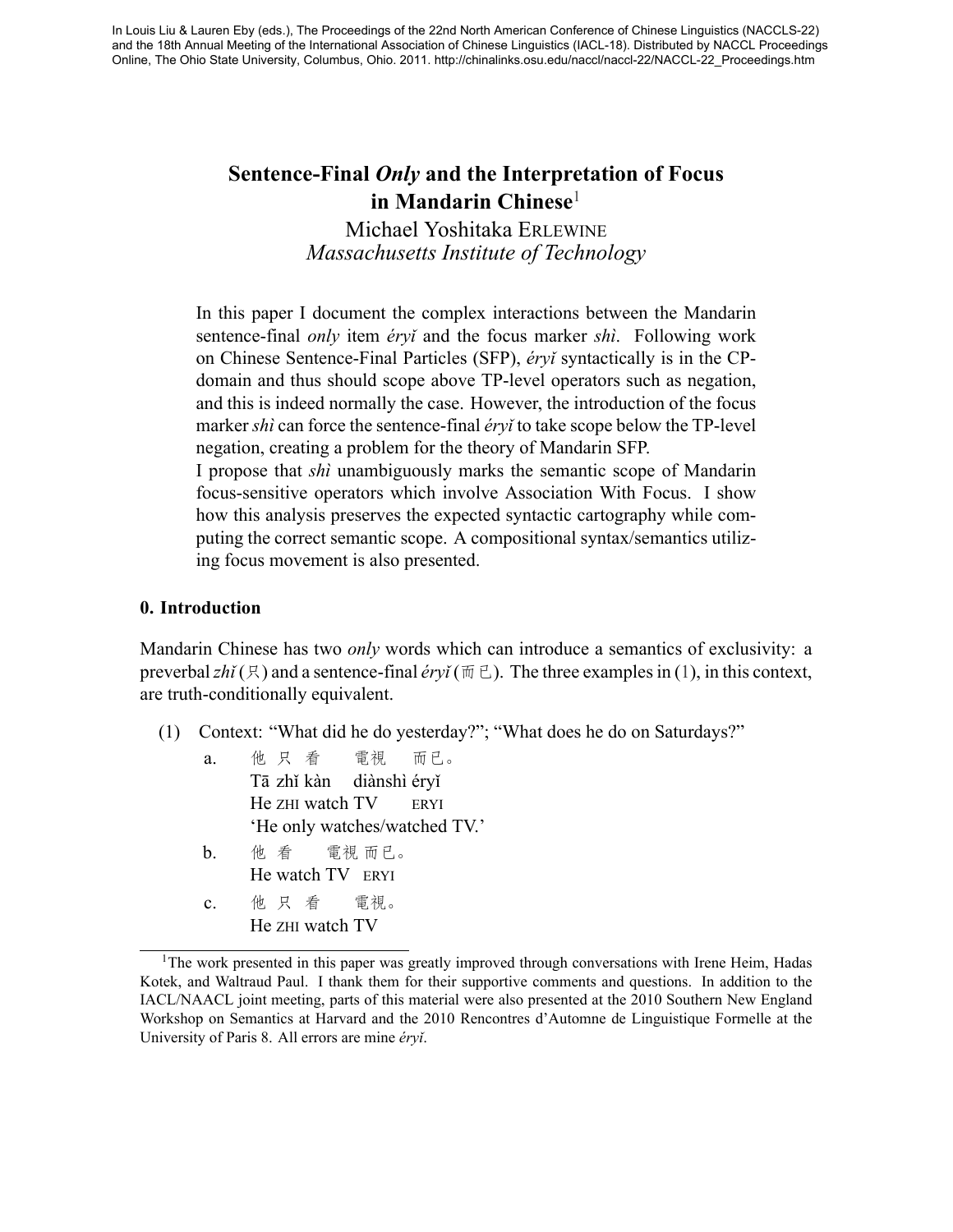Previous work on Mandarin *only* items [\(Tsai,](#page-16-0) [2004\)](#page-16-0) has only investigated *zhǐ*. In this paper we will focus on the distributional and semantic characteristics of the sentence-final *éryǐ*, together with the focus-marker *shì* ( $\frac{1}{2}$ ). As we will see, the interaction of the two items presents a puzzle that challenges our understanding of scope and Chinese phrase structure. The crux of the puzzle is as follows: following work on Chinese Sentence-Final Particles, *éryǐ* syntactically is in the CP-domain and thus should scope above TP-level operators such as negation, and this is indeed normally the case. However, the introduction of the focus marker *shì* can force the sentence-final *éryǐ* to take scope below the TP-level negation.

To explain this puzzle, I will propose the following: that there is a particular syntactic projection in the Mandarin Chinese clause where focus alternatives are computed, and that *éryǐ* uses the alternatives from that projection in its computation. This projection can be marked overtly by the focus marker *shì*. The scope contrasts observed are then a reflection of the scopal relations between negation and *shì* (or a covert version thereof). *Éryǐ* can then maintain its CP-level position.

This paper is organized as follows: in section 1, I will present the basic distribution and semantic properties of *zhǐ* and *éryǐ*, establishing both as Association With Focus operators. I also present evidence for the sentence-final *éryǐ* being a low C head. In section 2, I introduce the focus marker *shì* and the novel and challenging puzzle which is at the heart of this paper. In section 3, I present my analysis, which highlights *shì*'s crucial contribution in marking precisely where the computation of focus alternatives takes place, and demonstrate how this can explain the puzzling scope facts. In section 4, I give a proof-of-concept compositional semantics using focus movement, and give evidence from contrastive continuations to support this view. I conclude in section 5.

#### **1. Two** *only***s in Mandarin Chinese**

#### **1.1.** *Only* **and Association with Focus**

An *only* operator requires that its complement include a focused constituent. *Only* then asserts that no alternative to the prejacent is true([Horn](#page-15-0), [1969](#page-15-0); [Rooth](#page-16-1), [1985](#page-16-1)). *Only* items may also have a presuppositional component, which may specify that the stated prejacent or a similar proposition is true. The choice of semantic focus is established via a mechanism dubbed *Association with Focus* (AWF)([Jackendoff,](#page-15-1) [1972;](#page-15-1) [Rooth](#page-16-1), [1985](#page-16-1)).

A property of AWF is that the focused constituent can be any subconstituent of the complement. In English, for example, prosodic cues are used to indicate which constituent is focused:

### (2) **Two sentences with different truth conditions** [\(Rooth](#page-16-1), [1985](#page-16-1))

- a. Mary only introduced  $[Bill]_F$  to Sue.
- b. Mary only introduced Bill to  $[Sue]_F$ .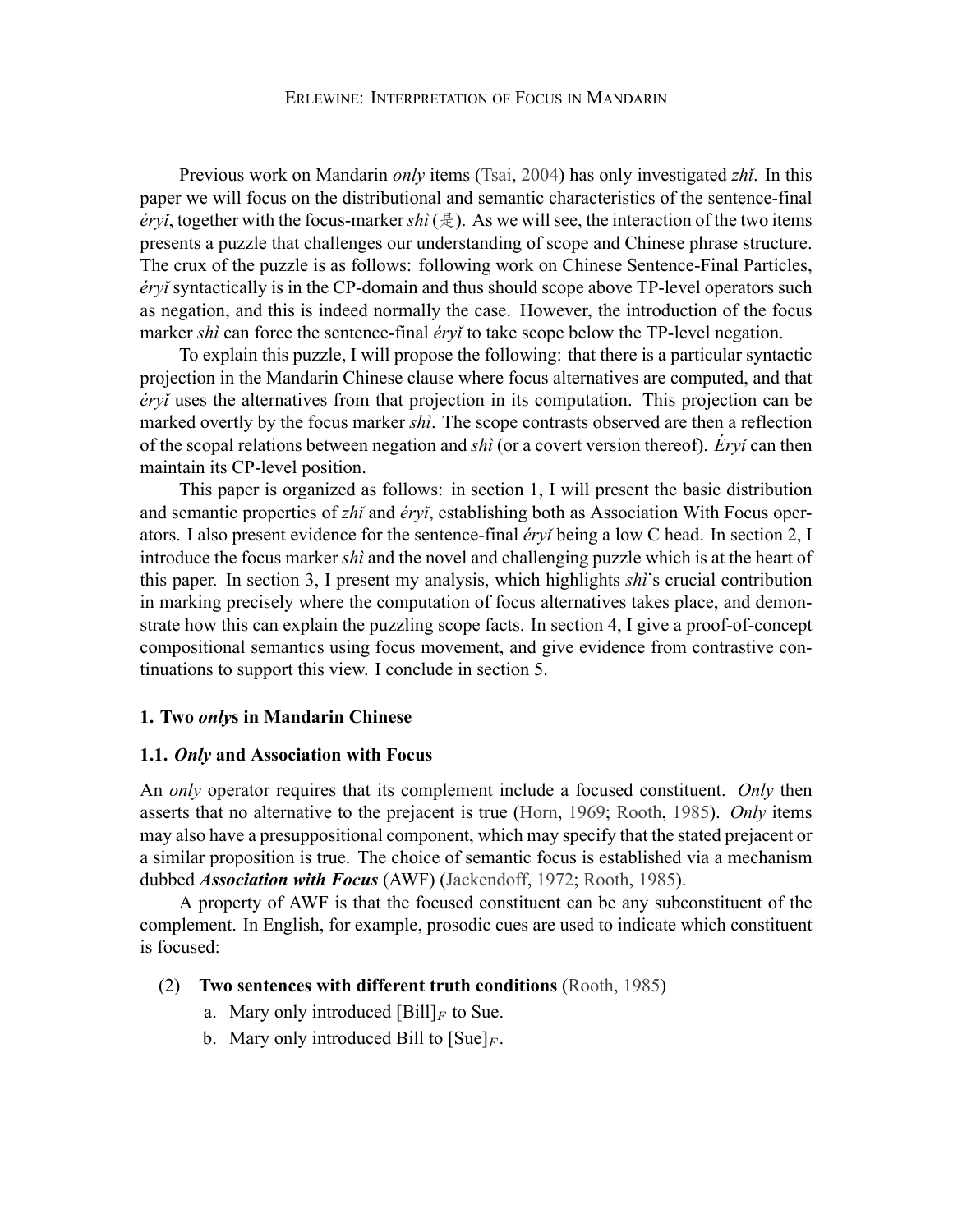Consider which constituents are possible foci for the Mandarin *only* items, *zhǐ* and *éryǐ*. We see from the sentences below that the semantic focus of both *only* items must be within the verb phrase, such as the object([3a\)](#page-2-0) or the verb [\(3b](#page-2-1)), but not the subject([3c](#page-2-2)). As different VP-internal constituents can be the focus, modulated by prosodic cues, we can conclude that the mechanism here is indeed AWF. (Here, *zhǐ* and *éryǐ* both being marked as optional is meant to indicate that one, the other, or both of the items are present.)

# <span id="page-2-0"></span>(3) *zhǐ* **and** *éryǐ* **associate with focus within the VP:**

<span id="page-2-1"></span>

| a.                                                   | 我 (只) 愛 [你] F (而已)。                                             |       |  |  |  |  |
|------------------------------------------------------|-----------------------------------------------------------------|-------|--|--|--|--|
|                                                      | Wǒ zhǐ aì nǐ éryǐ                                               |       |  |  |  |  |
|                                                      | ZHI love you ERYI<br>$\mathbf{I}$                               |       |  |  |  |  |
|                                                      | 'I only love $[you]_F$ I love no one else.'                     |       |  |  |  |  |
|                                                      | b. 我 $(R)$ 會 $[\hat{\mathcal{R}}]_F$ 漢字                         | (而已)。 |  |  |  |  |
|                                                      | Wǒ zhǐ hùi nìan hànzi                                           | éryĭ  |  |  |  |  |
| ZHI can read Chinese characters ERYI                 |                                                                 |       |  |  |  |  |
|                                                      | 'I only can $[read]_F$ Chinese characters I cannot write them.' |       |  |  |  |  |
|                                                      | c. * [我] $_F$ (只) 愛 你 (而已)。                                     |       |  |  |  |  |
|                                                      | Wǒ zhǐ aì nǐ éryǐ                                               |       |  |  |  |  |
|                                                      | I ZHI love you ERYI                                             |       |  |  |  |  |
| Intended: ' $[I]_F$ love you no one else loves you.' |                                                                 |       |  |  |  |  |

<span id="page-2-2"></span>It is important to note that *éryǐ* also has another, non-AWF reading where it asserts that the given clause is the only appropriate utterance in the conversation. A brief look at this use of *éryǐ* is included in the appendix.

In the remainder of this paper I will focus on the understudied sentence-final *only* item, *éryǐ*. I begin by investigating its syntactic position.

# **1.2. The position of sentence-final** *éryǐ*

Chinese sentence-final particles (SFP) have traditionally been categorized into three classes whose relative order is fixed:  $C_1 \prec C_2 \prec C_3$ . Some canonical SFP in each class are presented in the following table from [Paul](#page-16-2) [\(2010\)](#page-16-2):

| low $C(C_1)$                | force $(C_2)$             | attitude $(C_3)$    |
|-----------------------------|---------------------------|---------------------|
| le currently relevant state | <i>ma</i> interrogative   | <i>ou</i> warning   |
| <i>láizhe</i> recent past   | <i>ba</i> imperative      | $(y)a$ astonishment |
| $ne_1$ continued state      | $ne_2$ follow-up question | $ne3$ exaggeration  |

An utterance can include at most one item from each class. [Paul](#page-16-2) [\(2010](#page-16-2)) thus argues for these three classes to be recast as a split-CP à la [Rizzi](#page-16-3) ([1997](#page-16-3)):  $\lceil \lceil \text{TP } C_1 \rceil C_2 \rceil C_3 \rceil$ .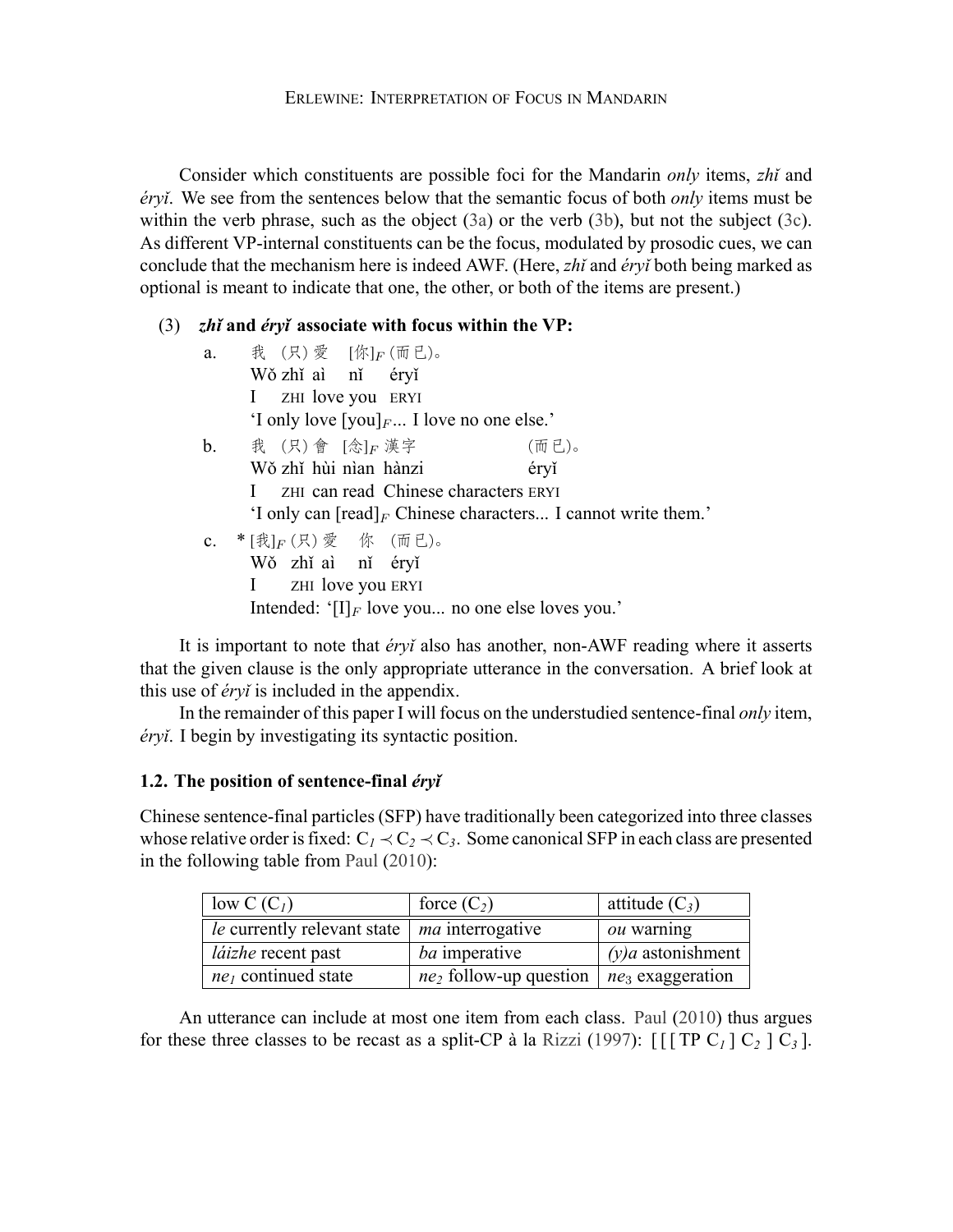This view posits that Chinese CP-level items are head-final, while TP-internal items are head-initial, contra the Final-Over-Final Constraint [\(Biberauer et al.,](#page-15-2) [2009\)](#page-15-2).

Let us consider *éryǐ* within this context. The linear placement of *éryǐ* clearly puts it in the class of "sentence-final particles": it must be pronounced at the right edge of a clause. Only the force and attitude particles are allowed—in fact, required—to surface after *éryǐ*:

- (4)  $\acute{\textbf{e}}$ ryǐ  $\prec$   $\textbf{C}_2$ ,  $\textbf{C}_3$  (here  $\textbf{C}_2$  *ma*)
	- a. 你只會說 Nǐ zhǐ hùi shūo gǔoyǔ éryǐ ma you ZHI can speak Chinese ERYI Q [國語] $_F$  而已 嗎? 'Can you only speak  $[Chinese]_F$ ?'
	- b. \*你 只 會 說 you ZHI can speak Chinese Q ERYI [國語] $_F$  嗎 而已?

Consistent with this fact, other low C heads cannot be pronounced together with *éryǐ*:

# (5) **éryǐ cannot co-occur with**  $C_1$  **(here 'Currently Relevant State'** *le***)<sup>2,3</sup>** Context: "Where is he?" or "Why is he gone today?"

- a. 他 出 Tā chū he go.out go buy things CRS 去 買 東西 qù mǎi dōngxì le 了 'He went out to go shopping.'
- b. \* 他 出 Tā chū qù mǎi dōngxì *{*le éryǐ, éryǐ le*}* he go.out go buy things *{*CRS ERYI, ERYI CRS*}* 去 買 東西 *{*了 而已, 而已 了*}* Intended: 'It's just that he went out to go shopping... there's no other reason.'

We see from the above facts that *éry* is clearly a SFP of the first class. Following [Paul](#page-16-2) [\(2010\)](#page-16-2), the item must then be a low C head, and we would thus expect it to take scope above the entire TP. In the following section, we will see that this is not always the case.

(1) Context: "Why is he hurt?"

他 跌倒 tā díedào le éryǐ he fall 了 而已 PRV ERYI 'He just fell.'

<sup>3</sup>[Soh](#page-16-4) [\(2009](#page-16-4), pp. 637–641) argues that sentence-final *-le* cannot cooccur with *éryǐ* due to semantic reasons rather than syntactic ones.

<sup>2</sup>Note: perfective *-le* (or "verbal *-le*"), on the other hand, can be pronounced string adjacent to *éryǐ* in cases where there is no intervening material in the VP.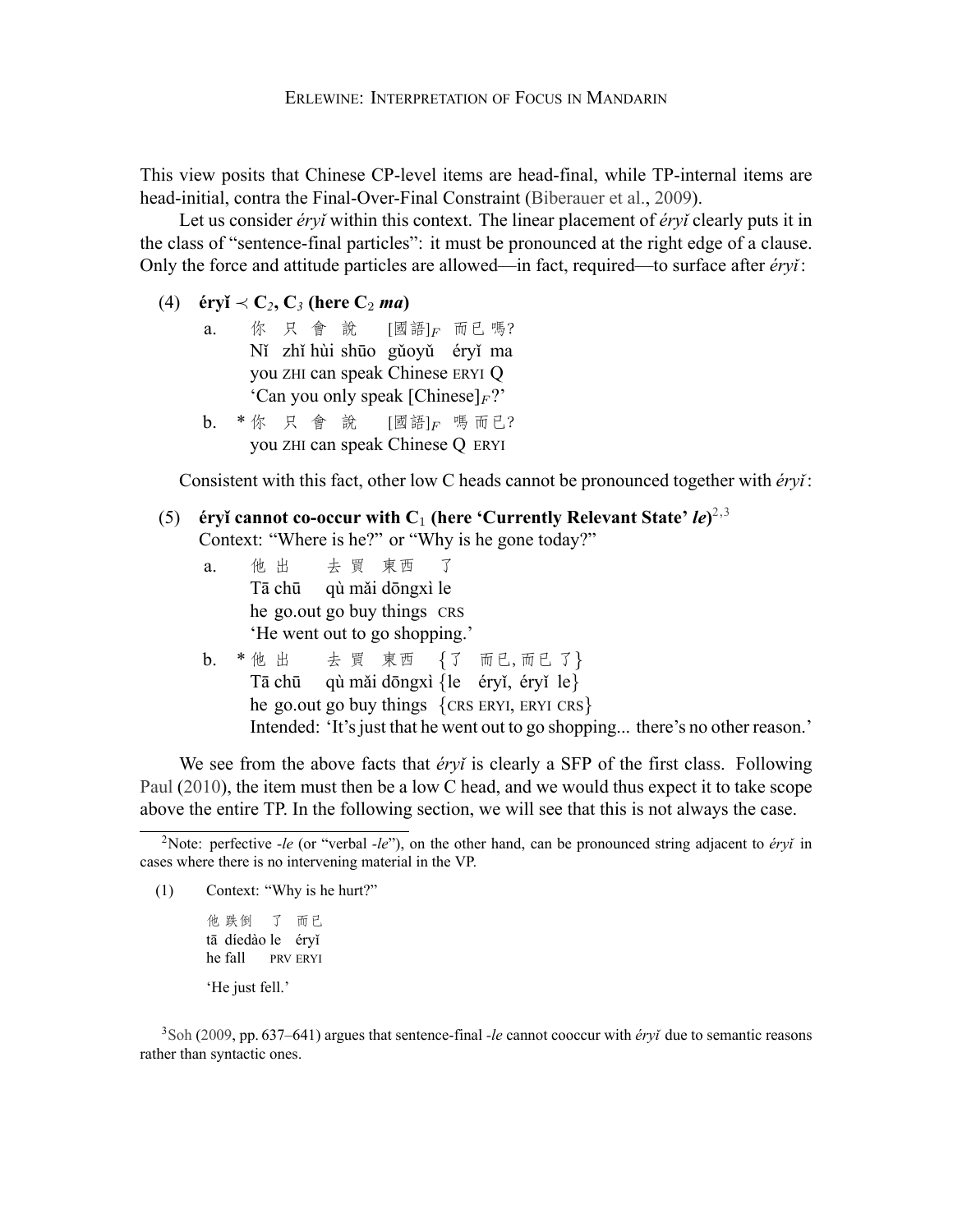## **2. The effects of** *shì*

### **2.1.** *shì***-focus constructions**

The word  $\sin(\frac{\pi}{6})$  in Mandarin is normally the copular verb but can also be a "focus marker." indicating that some or all of its complement is focused [\(Huang](#page-15-3), [1988a](#page-15-3); [Teng](#page-16-5), [1978](#page-16-5)).

[Paul and Whitman](#page-16-6) [\(2008](#page-16-6)) show convincingly that focus-marking *shì* is not a unified phenomenon: different types of constructions with focus-marking *shì* exhibit clearly distinct semantic properties, motivating four distinct focus constructions involving *shì*:

|                           | mechanism   | focused constituent $\vert$ exclusiveness <sup>4</sup> |     |
|---------------------------|-------------|--------------------------------------------------------|-----|
| sentence-initial bare shi | cleft       | subject                                                | yes |
| sentence-initial bare shi | emphasis    | entire sentence                                        | no  |
| sentence-medial bare shi  | Association | any constituent                                        | no  |
|                           | With Focus  | within VP                                              |     |
| $\sinh$ de                | cleft       | subsequent                                             | yes |
|                           |             | constituent                                            |     |

Among these various focus constructions, here I will pay particular attention to *shì* in sentence-medial (post-subject, pre-verbal) position. This *shì* is the one identified by [Paul](#page-16-6) [and Whitman](#page-16-6) ([2008\)](#page-16-6) as using Association With Focus. We can see the AWF in action below, where sentence-medial bare *shì* simply marks the VP as containing a focused constituent.

- (6) **Sentence-medial bare** *shì* [\(Paul and Whitman](#page-16-6), [2008\)](#page-16-6)
	- a. 他 不 是 在 北京 Tā bu shì zài Běijīng xúe yǔyánxúe, shì zài Běijīng xúe fǎwén He NEG SHI at Beijing study linguistics, he at Beijing study French 學 [語言學]<sub>F</sub>, 是 在 北京 學 [法文]*F*。 'He didn't study  $\left[\text{linguistics}\right]_F$  in Beijing, he studied  $\left[\text{French}\right]_F$  in Beijing.'
	- b. 他 不 是 在 北京 Tā bu shì zài Běijīng xúe yǔyánxúe, shì zài Běijīng jìao yǔyánxúe He NEG SHI at Beijing study linguistics, he at Beijing teach linguistics [學]*<sup>F</sup>* 語言學, 是 在 北京 [教]*<sup>F</sup>* 語言學。 'He didn't [study]<sub>F</sub> linguistics in Beijing, he [taught]<sub>F</sub> linguistics in Beijing.'

The sentence-medial bare *shì* marks the existence of a focused constituent within the VP. In the next section, we will see *shì*'s crucial role in determining the interpretation of the *only* word *éryǐ*.

<sup>4</sup>Exclusiveness asserts that only the designated focus can satisfy the property. Exclusiveness is a property of clefts but not of Association with Focus proper.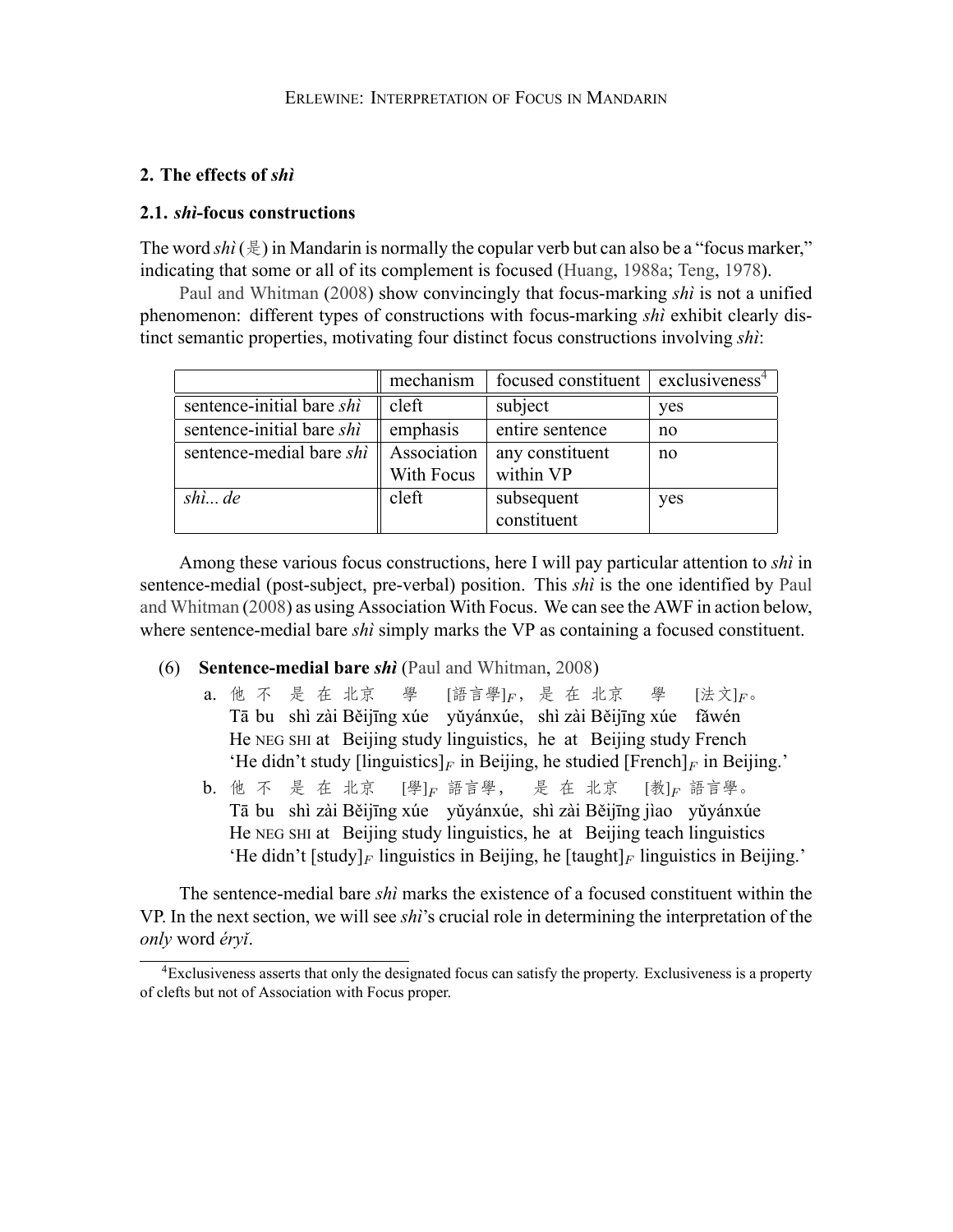### **2.2. Negation,** *shì***, and the scope of** *éryǐ*

Negation in Mandarin Chinese, canonically  $bu(\mathcal{F})$ , surfaces in the pre-verbal field where *zhǐ* is pronounced. Negation may surface on either side of *zhǐ*, with its scope clearly reflecting linear order:

(7) ZHI *≺* NEG: ONLY > NEG 我 只 不 喜歡 wǒ zhǐ bu xǐhūan chī ròubāo I ZHI NEG like 吃 [肉包]*<sup>F</sup>* eat meat buns ERYI (而已)。 éryǐ 'I only don't like to eat [meat buns]*<sup>F</sup>* ... I like to eat all other things.' (8) NEG *≺* ZHI: NEG > ONLY 他 不 只 喜歡 tā bu zhǐ xǐhūan chī ròubāo He NEG ZHI like 吃 [肉包]*<sup>F</sup>* eat meat buns ERYI (而已)。 éryǐ

'I don't only like to eat  ${\lceil}$  [meat buns] $F$ ... I also like to eat some other things.'

Consider, however, a more interesting case: clauses with negation and *éryǐ*. Based on our identification of *éryǐ* as a low C Sentence-Final Particle, we would predict it to scope over the TP-level negation. This prediction is borne out in the following sentence:

- <span id="page-5-0"></span>(9) NEG...*éryǐ*:  $ONLY > NEG$ , \*NEG > ONLY
	- 我 不 Wǒ bu hē I NEG drink tea ERYI 喝 [茶]*<sup>F</sup>* 而已。 chǎ éryǐ

 $\check{Y}$  only don't drink  $[\text{tea}]_F$ ... I drink everything else.'

\* 'I don't only drink [tea]*<sup>F</sup>* ... I also drink other things.'

However, if we add a focus marker*shì* after the negation in [\(9](#page-5-0)), **only the reverse scope reading is available**:

我 不 是 喝 Wǒ bù shì hē I NEG SHI drink tea ERYI [茶]*<sup>F</sup>* 而已。 chǎ éryǐ

\* 'I only don't drink [tea]*<sup>F</sup>* ... I drink everything else.'

 $\checkmark$  I don't only drink [tea]<sub>*F*</sub>... I also drink other things.'

This contrast is the core puzzle that this paper—and any analysis of Mandarin negation and focus markers—must address: by default, *éryǐ* must take scope over negation [\(9](#page-5-0)), but the addition of the focus marker *shì* flips *éryǐ*'s scope with respect to negation([10\)](#page-5-1).

<span id="page-5-1"></span>(10) NEG SHI... $éry\ddot{i}$ :  $\star$  ONLY > NEG, NEG > ONLY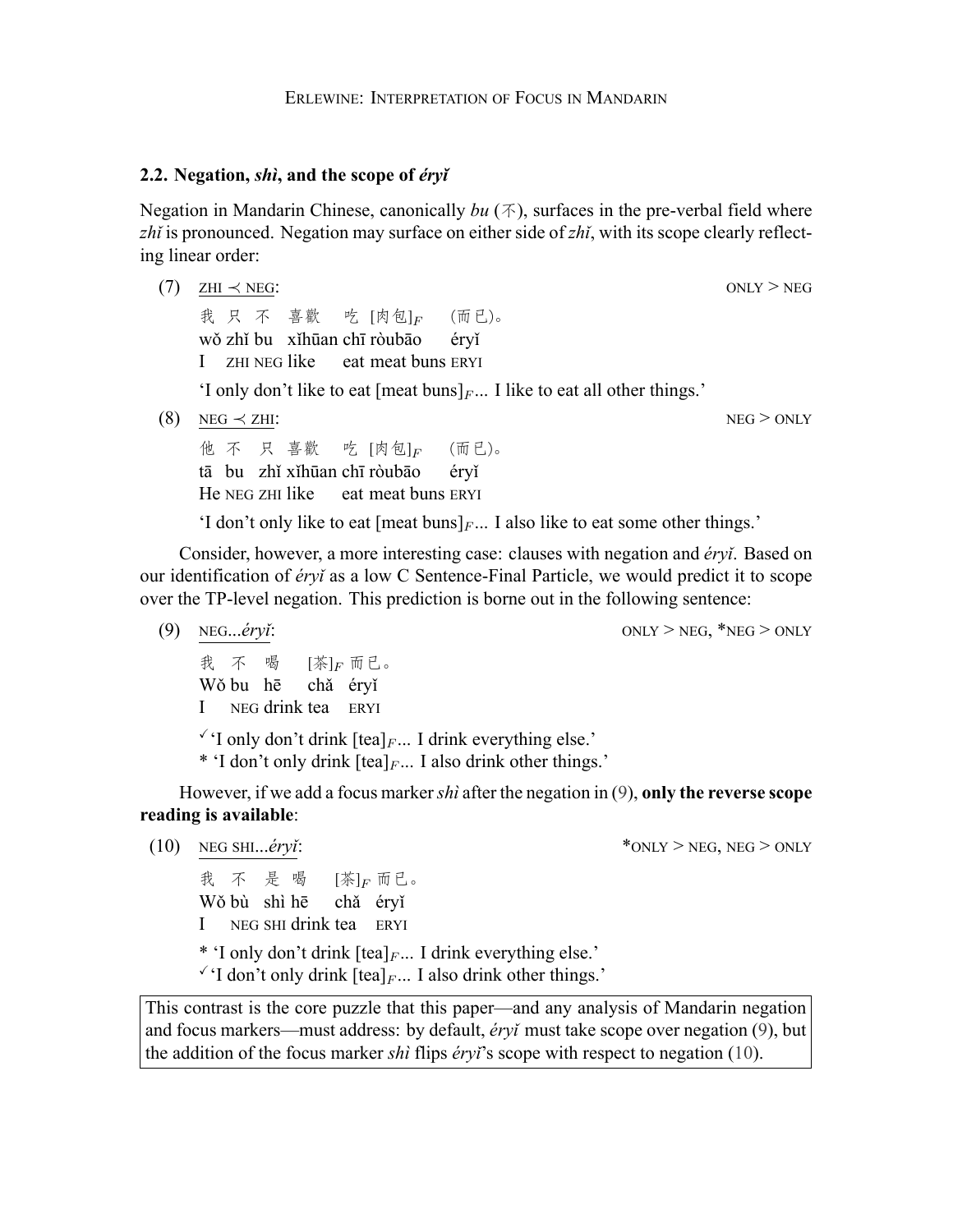#### **3. Analysis**

To better understand the contrast presented in  $(9-10)$  $(9-10)$ , we must be precise about what negation scoping above or below ONLY really means. Following [Tsai](#page-16-0) [\(2004](#page-16-0)), I take [Horn](#page-15-0)'s [\(1969](#page-15-0)) analysis of ONLY to apply in Mandarin as well. That is, ONLY computes a set of alternatives and asserts that only the stated prejacent can be true.

- $(11)$  ONLY > NEG:  $\llbracket (9) \rrbracket = 1 \iff \forall \phi \in \{I \text{ don't drink tea, I don't drink coffee, I don't drink water, ...\}$  $\llbracket (9) \rrbracket = 1 \iff \forall \phi \in \{I \text{ don't drink tea, I don't drink coffee, I don't drink water, ...\}$  $\llbracket (9) \rrbracket = 1 \iff \forall \phi \in \{I \text{ don't drink tea, I don't drink coffee, I don't drink water, ...\}$  $[\phi \rightarrow (\phi = I \text{ don't drink tea})]$
- $(12)$  NEG > ONLY:  $[[(10)]] = 1 \iff \neg (\forall \phi \in \{\text{I drink tea}, \text{I drink coffee}, \text{I drink water}, ...\})$  $[[(10)]] = 1 \iff \neg (\forall \phi \in \{\text{I drink tea}, \text{I drink coffee}, \text{I drink water}, ...\})$  $[[(10)]] = 1 \iff \neg (\forall \phi \in \{\text{I drink tea}, \text{I drink coffee}, \text{I drink water}, ...\})$   $[\phi \to (\phi = \text{I drink tea})] )$

What is most important here is what the candidates in this alternative set are and what constituent they are generated from. We note that each of the alternatives under consideration in [\(9](#page-5-0)) include negation, while the alternatives in([10\)](#page-5-1) do not. This position of alternative set computation is indicated by Alt below:<sup>5</sup>

$$
(13) \quad \underline{\text{ONLY}} > \underline{\text{NEG}}(9)
$$

我 LAIt 不 喝 茶 ] 而已。 Wǒ bu hē chǎ éryǐ I<sub>I</sub> NEG drink tea ERYI

 $(14)$  NEG > ONLY  $(10)$  $(10)$ 

我 不 是 [Alt 喝 茶 ] 而已。 Wǒ bu shì I NEG SHI hē chǎ éryǐ drink tea ERYI

I propose the following generalization: *shì* unambiguously marks the position of alternative set computation in Association With Focus interpretation, regardless of the position of the focus operator (e.g. *éryǐ*). The main claim is as follows:

<span id="page-6-0"></span>(15) *shì* **marks the projection where the focus alternatives used by the semantics of** *éryǐ* **are computed.** Sentences in Mandarin with AWF obligatorily have *shì*, though sometimes an unpronounced version.

This makes*shì* functionally equivalent to [Rooth'](#page-16-7)s([1992\)](#page-16-7) squiggle operator (*∼*), which marks the syntactic level at which focus is interpreted. While [Rooth](#page-16-7) [\(1992](#page-16-7)) proposed *∼* as

 $<sup>5</sup>$  Here I abstract away from the scope and position of the subject, as the purpose here is to better understand</sup> the relationship between negation and the interpretation of ONLY.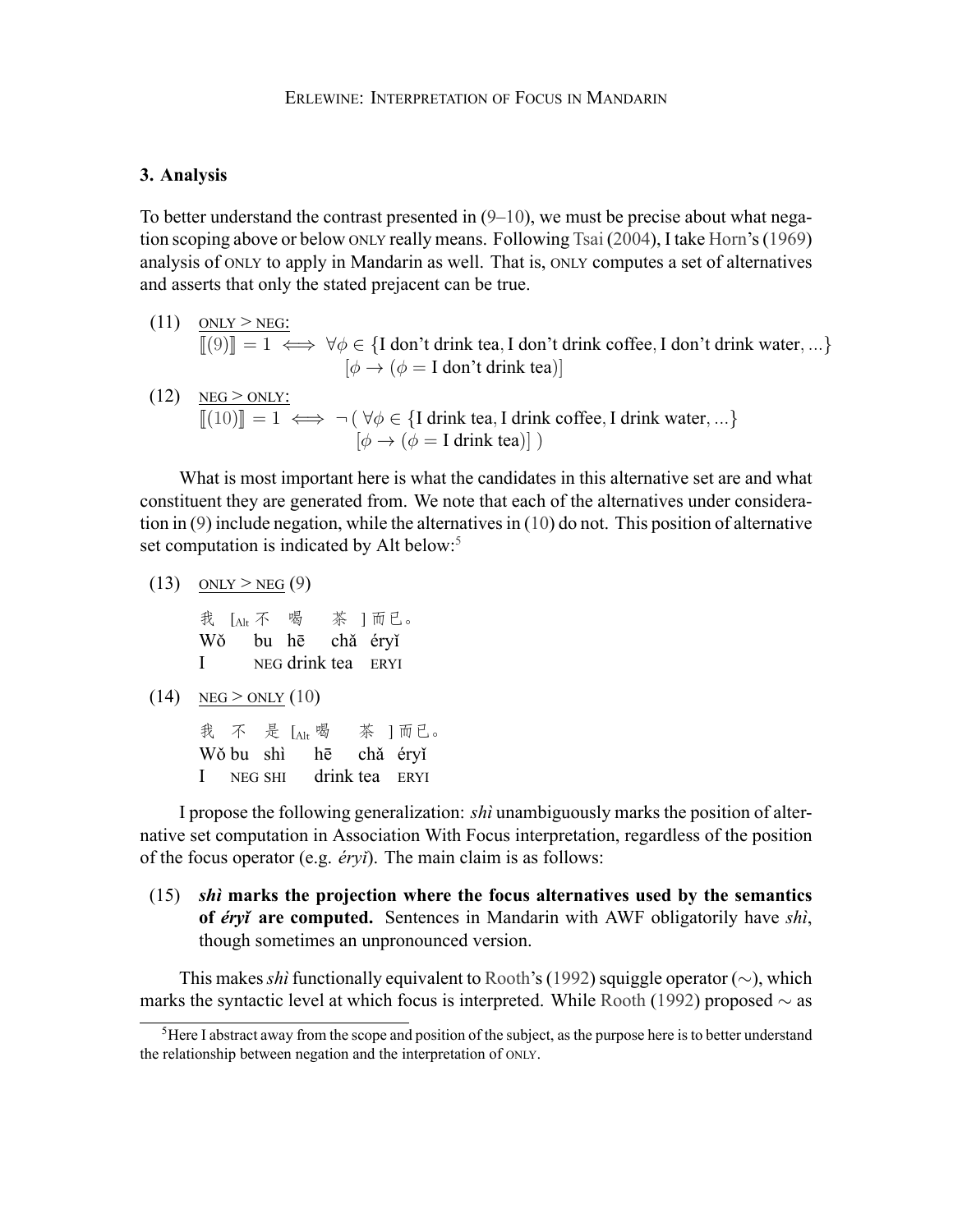having no phonological realization and being inserted at LF, *shì* may be an overt version of *∼*. 6 The scope contrasts observed in([9–](#page-5-0)[10\)](#page-5-1), then, can be more correctly recast as differing scope relations between negation and the squiggle operator, *shì*. **Despite its higher syntactic position, in practice** *éryǐ* **inherits its semantic scope from the scope of** *shì***.** (A technical implementation that resolves this syntax/semantics mismatch will be presented in section 4.)

Under this view, [\(9](#page-5-0)) would be a case where there is a phonologically null *shì* ( $\phi$ <sub>SHI</sub>) above negation. In fact, it is also possible to pronounce a *shì* before *bu* in [\(9](#page-5-0)) with the same scope interpretation:

- (16) SHI NEG...*éryǐ*:  $ONLY > NEG$ , \*NEG > ONLY 我 是 不 喝 Wǒ shì bu hē chǎ éryǐ I SHI NEG drink tea ERYI [茶]*<sup>F</sup>* 而已。  $\check{Y}$  only don't drink  $[\text{tea}]_F$ ... I drink everything else.'
	- \* 'I don't only drink [tea]*<sup>F</sup>* ... I also drink other things.'

As we have seen now, the negation *bu* can be before or after an overt *shì*. This reflects the fact that Mandarin Chinese simplex sentences have two positions for negation([Schaffar](#page-16-8) [and Chen](#page-16-8), [2001](#page-16-8)),as can be easily observed in sentences such as  $(17)$  $(17)$  $(17)$  below.<sup>7</sup> This gives us the cartography in([18\)](#page-7-1) for the possible positions of negation and *shì*. 8

<span id="page-7-0"></span>(17) 我 不 是 [不 喜歡 wǒ bu shì bù xǐhūan chī ròubāo I NEG SHI NEG like eat meat buns 吃]*<sup>F</sup>* 肉包。 'I don't [not like to eat]<sub>*F*</sub> meat buns... I'd just rather have something else.' TP

<span id="page-7-1"></span>

 $6$ This equivalence cannot be made explicit, however, as [Rooth](#page-16-7) [\(1992](#page-16-7)) does not give a compositional se-mantics for ∼ that allows other operators intervening between it and the focus-sensitive operator. For [Rooth,](#page-16-7) *∼* in English is always introduced right below the focus-sensitive operator itself. A proof-of-concept compositional semantics for this process that allows intervening operators is presented in section 4.

<sup>8</sup>Danny Fox (p.c.) and Irene Heim (p.c.) have asked whether *bu* might be a concord negation with an abstract negation in a higher, CP-level position. There is no evidence for adopting such a view, though, especially as the scope of subject quantifiers and adverbs placed before negation all take scope over negation.

<sup>&</sup>lt;sup>7</sup>Note that [Paul and Whitman](#page-16-6) [\(2008](#page-16-6)) offer evidence from the position of modals and adverbials that sentence-medial bare *shì* constructions (such as in [17\)](#page-7-0) are monoclausal.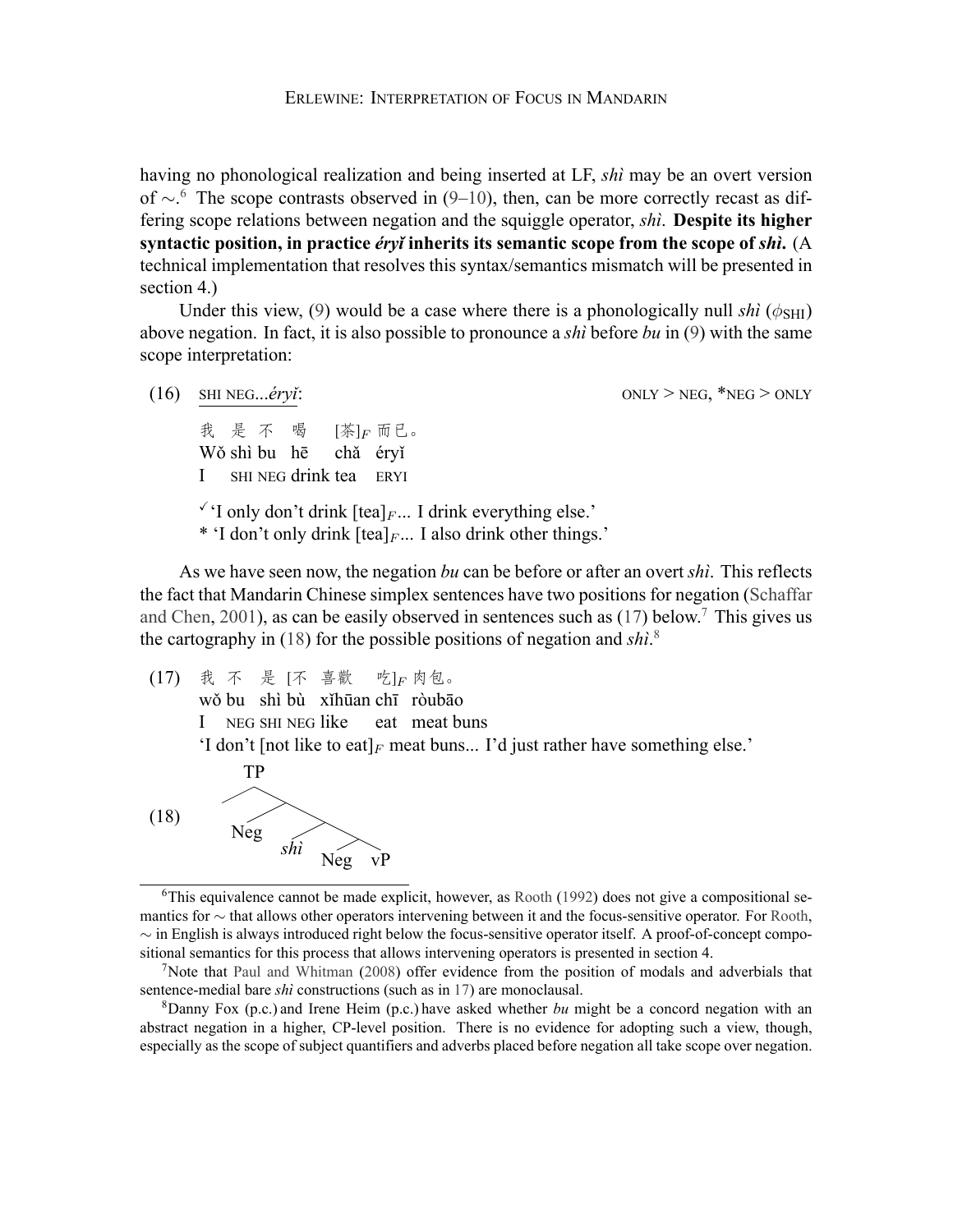Now let us see how this cartography and the view of the special role of *shì* in AWF interpretation $(15)$  can explain the scope-switching effect in  $(9-10)$  $(9-10)$  $(9-10)$  $(9-10)$ . First consider  $(10)$ : *bu shì...éryǐ*. Here the linear order of *bu shì* makes it clear that this negation is the higher one, above *shì*, and crucially does not contribute to the computation of alternatives. As *éryǐ* takes scope where its alternatives are computed, the only available reading gives the attested scope of NEG > ONLY.

Second consider [\(9](#page-5-0)): *bu...éryi*. Here there are two potential parses since there is no overt *shì*—one where *bu* is a high negation above  $\phi_{\text{SHI}}$  [\(19](#page-8-0)a) and another where it is a low negation below *ϕ*SHI [\(19](#page-8-0)b):

<span id="page-8-0"></span>

In([19a](#page-8-0)), the negation is not included in the alternative set computation, yielding an interpretation with  $NEG > ONLY$ . In contrast, the negation in [\(19](#page-8-0)b) does contribute to the alternatives,resulting in  $ONLY > NEG$ . However, recall that ([9\)](#page-5-0) itself is unambiguous: the only attested reading is ONLY > NEG.

A closer look at the negation *bu* helps us resolve this ambiguity. The negation *bu* is a proclitic([Ernst](#page-15-4) [1995;](#page-15-4) [Huang](#page-15-5) [1988b\)](#page-15-5), with its phonetic realization conditioned by the following word: *bu* is pronounced with a clear fourth (falling) tone (*bù*) in citation form, but is often pronounced with neutral tone and becomes second (rising) tone (*bú*) when the following syllable is fourth (falling) tone. *Bu* also has a suppletive form, *méi* (沒), which is triggered when the following verb is perfective or the verb 'have' (*yǒu* 有). *Bu* requires an immediate morphological host to condition its phonetic realization. In [\(19](#page-8-0)a), the proclitic *bu*'s closest morphological host is phonologically null, making this parse unavailable. Thus the only available parse for [\(9](#page-5-0))is ([19b](#page-8-0)), with negation below the covert  $\phi_{\text{SHI}}$ . This predicts its unambiguous interpretation of ONLY > NEG.

The key here is the role of *shì*. *Shì* marks precisely where the focus alternatives are computed, and thus where *éryǐ* takes its semantic scope. This explains the puzzling scope contrast in  $(9-10)$ .

Finally, recall that the sentence-medial bare *shì* considered here must surface between the subject and verb [\(Paul and Whitman,](#page-16-6) [2008](#page-16-6)). The requirement that *shì* mark the position where focus alternatives are computed [\(15](#page-6-0))—and thus that the semantic focus of *éryǐ*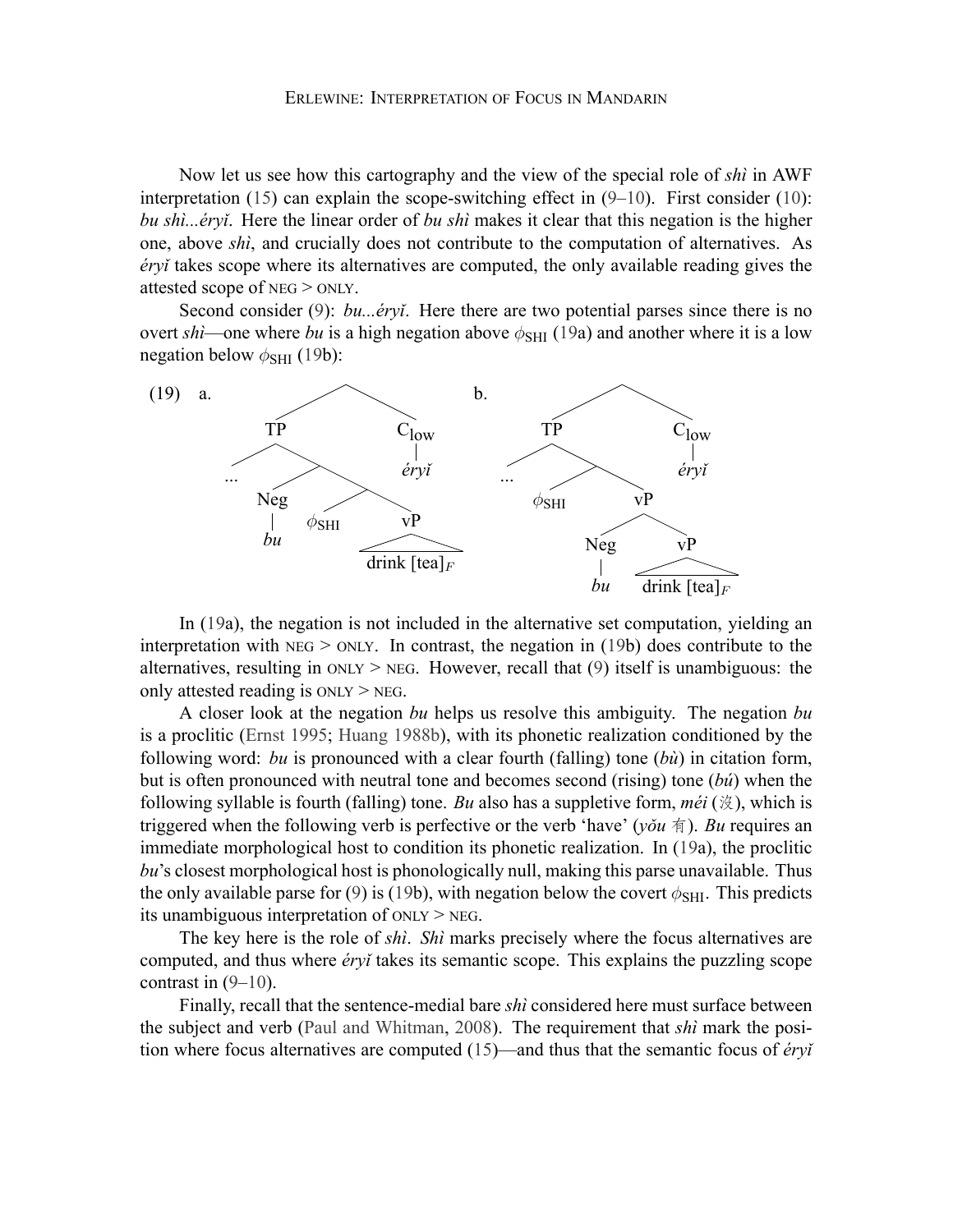be within the complement of *shì*—explains why *éryǐ* cannot associate with subjects, as observed in  $(3c)$ .

# **4. A focus movement compositional semantics**

In the previous section I proposed that SHI, which I use to denote both overt or covert versions, explicitly marks the position of focus alternative computation and thus the semantic scope of the higher *éryǐ* ([15\)](#page-6-0). In this section I will demonstrate a proof-of-concept syntax/semantics involving focus movement which makes this special contribution of SHI explicit.

# **4.1. Association via movement**

Different technical solutions have been proposed as to how focus operators associate with their focused constituents at LF. [Chomsky](#page-15-6) [\(1976](#page-15-6)) proposed a syntactic movement for focus association:

(20) **Focus movement at LF à la [Chomsky](#page-15-6) ([1976\)](#page-15-6):** "introduced  $[Bill]_F$  to Sue" LF: Bill  $\lambda_I$ [ introduced  $t_I$  to Sue ]

A potential challenge to the focus movement approach to AWF is its lack of islandsensitivity: it is well known that focus operators can associate with constituents within syntactic islands [\(21](#page-9-0)). One answer to this challenge is to require that a constituent at least as large as the island is focus-moved in such cases [\(Drubig](#page-15-7), [1994](#page-15-7)) [\(21](#page-9-0)*′* ).

- <span id="page-9-0"></span>(21) **Focused constituents can be within syntactic islands:** ([Krifka,](#page-16-9) [2006\)](#page-16-9) John only introduced  $\left[\right]_{\text{island}}$  the man that  $\left[\right]_{F}$  admires most to Sue.
- [\(21](#page-9-0)*′* ) **Association into islands by moving a larger constituent:** [\(Krifka,](#page-16-9) [2006\)](#page-16-9) LF: only(the man that  $\text{[Jill]}_F$  admires)( $\lambda_I$ [introduced  $t_I$  to Sue])

Evidence for this form of focus movement and its unique sensitivities to syntactic islands has been presented from explicit contrasts (contrastive continuations), the unavailability of multiple foci in islands, the interpretation of short answers([Krifka](#page-16-9), [2006\)](#page-16-9), and NPI licensing [\(Wagner](#page-16-10), [2006](#page-16-10)).

# **4.2. A compositional syntax/semantics for** *éryǐ*

One proposal for how  $SHI$  marks the position of alternative computation [\(15](#page-6-0)) is to take  $SHI$  to be a marker of the constituent that is focus-moved at LF. In this section I will entertain this view, presenting a denotation for *éryǐ* which requires focus movement of the SHI-marked constituent below it.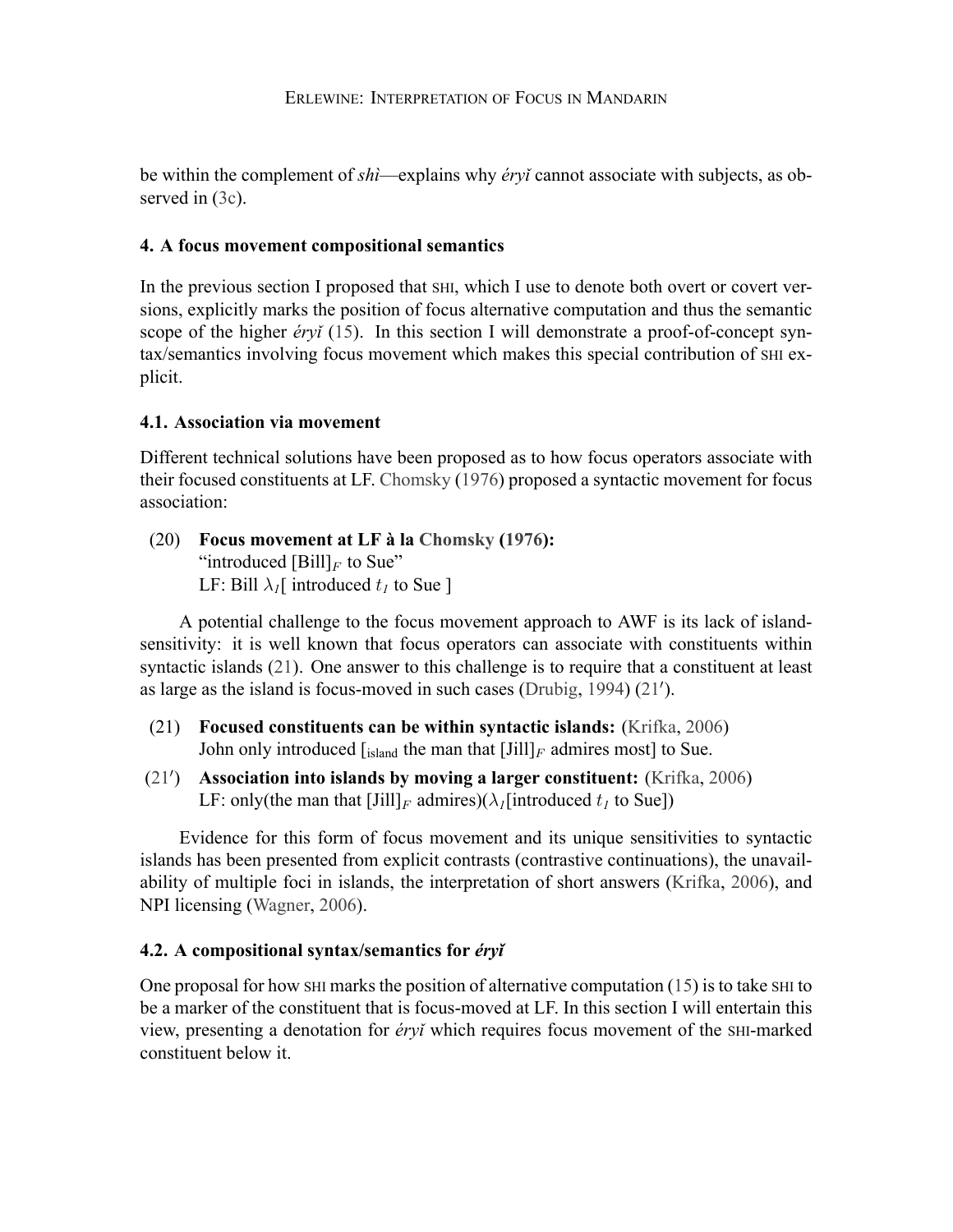I will illustrate this syntax-semantics first with a basic example,([1b](#page-0-0)), repeated here as  $(22)$  $(22)$ . The tree to the right is its LF, post-focus movement. We posit CHI above the vP, where it can optionally be pronounced.  $\alpha$ , the constituent marked by *shi*, has been focus-moved. (For the sake of exposition, the subject will be interpreted within the vP via reconstruction.)

<span id="page-10-0"></span>

The following is the proposed denotation for *éryǐ* ([23\)](#page-10-1). The argument *Q* corresponds to the focus-moved constituent ( $\alpha$  in the tree) and the argument P is the "remainder" of the TP after focus movement ( $\beta$  in the tree). Following [Beaver and Clark](#page-15-8) [\(2008\)](#page-15-8),  $\llbracket \cdot \rrbracket^I$  represents the intensional meaning and  $\llbracket \cdot \rrbracket^I$  is the altermative and  $\lambda$  le Reath (1095). A gauge sur is the intensional meaning and  $\llbracket \cdot \rrbracket^A$  is the alternative set à la [Rooth](#page-16-1) [\(1985](#page-16-1)). Assume SHI is<br>representing the second in  $\llbracket \cdot \rrbracket^A$  of  $\llbracket \cdot \rrbracket^A$  or  $\llbracket \cdot \rrbracket^A$  of  $\llbracket \cdot \rrbracket^A$ semantically vacuous: i.e.  $[[\text{SHI } \gamma]]^I = [[\gamma]]^I$  and  $[[\text{SHI } \gamma]]^A = [[\gamma]]^A$ .

<span id="page-10-1"></span>(23) 
$$
\llbracket \text{\'{c}ryi} \rrbracket^w = \lambda P_{\langle \tau, t \rangle} \lambda Q_{\tau}. P(\forall \phi \in \llbracket Q \rrbracket^A. \phi(w) \to \phi = \llbracket Q \rrbracket^I), \text{ where } \tau = \text{typeof}(\alpha).
$$

We first compute the intensional value of  $\alpha$  and its alternative set. The alternative set is computed by considering relevant alternatives to the focused constituent.

- a)  $\llbracket \alpha \rrbracket^I = \llbracket [\text{SHI vP}]\rrbracket^I = \llbracket \text{vP} \rrbracket^I = \lambda w$ . he watches TV in *w*
- b)  $[\![\alpha]\!]^A = [\![\text{SHI VP}]\!]^A = [\![\text{VP}]\!]^A = {\lambda w}$ . he watches TV in *w*, *λw.* he watches movies in *w, λw.* he watches plays in *w, ...}*

Next we consider the denotation of *β*. Because the TP here actually had the same denotation as the constituent which was focus-moved, **[β**] becomes the identity function.

c)  $[\![\beta]\!] = \lambda \alpha \cdot [\![\text{TP}]\!] = \lambda \alpha_t \cdot \alpha = \text{Ident}_t$ 

Now we compute the composite denotation  $\llbracket (22) \rrbracket$  $\llbracket (22) \rrbracket$  $\llbracket (22) \rrbracket$  using the meaning of *éry i* proposed.

d) 
$$
[ (22) ] = 1 \iff [\'eryi]^{w*}(\beta)(\alpha), \text{ where } w^* \text{ denotes the evaluation world.}
$$
  
\n
$$
= (\lambda P_{\langle t, t \rangle} \lambda Q_t.P(\forall \phi \in [\![Q]\!]^A.\phi(w^*) \to \phi = [\![Q]\!]^I)) (\text{Ident}_t)(\alpha)
$$
  
\n
$$
= (\lambda Q_t.\forall \phi \in [\![Q]\!]^A.\phi(w^*) \to \phi = [\![Q]\!]^I) (\alpha)
$$
  
\n
$$
= \forall \phi \in [\![\alpha]\!]^A.\phi(w^*) \to \phi = [\![\alpha]\!]^I
$$
  
\n
$$
= \forall \phi \in {\{\lambda w. \text{ he watches TV in } w, \lambda w. \text{ he watches movies in } w, ... }
$$
  
\n
$$
\phi(w^*) \to \phi = (\lambda w. \text{ he watches TV in } w)
$$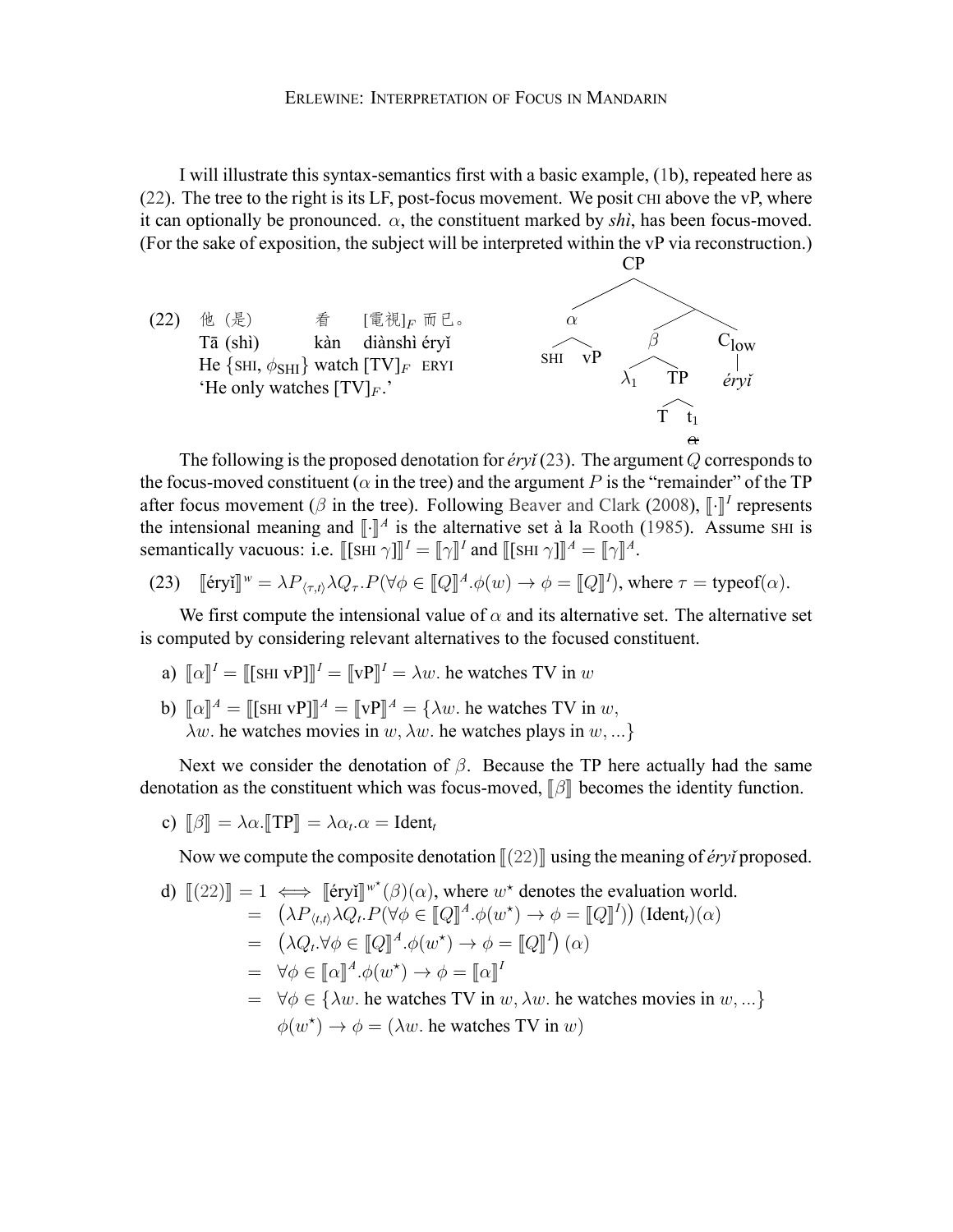$=$  If any of "he watches TV in  $w^*$ ", "he watches movies in  $w^*$ ", etc., is true, it must be that he watches TV.

The truth condition expressed in this result matches our expected meaning for([22\)](#page-10-0): namely, that "he watches  $X$ " can only be true if  $X =$  "TV."

Now let us see how this focus movement computation explicitly derives the puzzling scope contrasts in  $(9-10)$ . First consider the interpretation of  $(9)$ , repeated here, where there is no overt focus marker *shì*. As discussed in section 3, the correct parse for([9\)](#page-5-0) interprets the negation as the low negation below  $\phi$ <sub>SHI</sub>.

- $ONLY$   $>$   $NEG$ ,  $*$   $NEG$   $>$   $ONLY$ Wǒ bù hē I (9) 我不 NEG drink [tea]*<sup>F</sup>* ERYI 喝 [茶]*<sup>F</sup>* 而已。 chǎ éryǐ
	- $\check{Y}$  only don't drink  $[\text{tea}]_F$ ... I drink everything else.'
	- \* 'I don't only drink [tea]*<sup>F</sup>* ... I also drink other things.'

The structure of([9](#page-5-0)) at LF, after focus movement, is the following:



As the negation is below  $\phi$ <sub>SHI</sub>, it is contained within the constituent which is focusmoved and thus contributes to the value of  $\llbracket \alpha \rrbracket^I$  and the value of all alternatives computed<br>in  $\llbracket \alpha \rrbracket^I$  and the figure spectrum in  $\llbracket \alpha \rrbracket^A$ . This ensures that the AWF computation of alternatives—and the focus operator which uses its value—takes scope above negation.

- a)  $\llbracket \alpha \rrbracket^I = \llbracket [\text{Neg vP}]\rrbracket^I = \lambda w$ . I don't drink tea in *w*
- b)  $[\![\alpha]\!]^A = [\![\text{Neg vP}]\!]^A = {\lambda w. \text{ I don't drink tea in } w, \lambda w. \text{ I don't drink coffee in } w,$ *λw.* I don't drink water in *w, ...}*
- c)  $\llbracket \beta \rrbracket = \lambda \alpha$ .  $\llbracket \text{TP} \rrbracket = \lambda \alpha_t \alpha = \text{Ident}_t$

We now compute  $\llbracket (9) \rrbracket$  $\llbracket (9) \rrbracket$  $\llbracket (9) \rrbracket$  using the denotation for *éryǐ* given previously.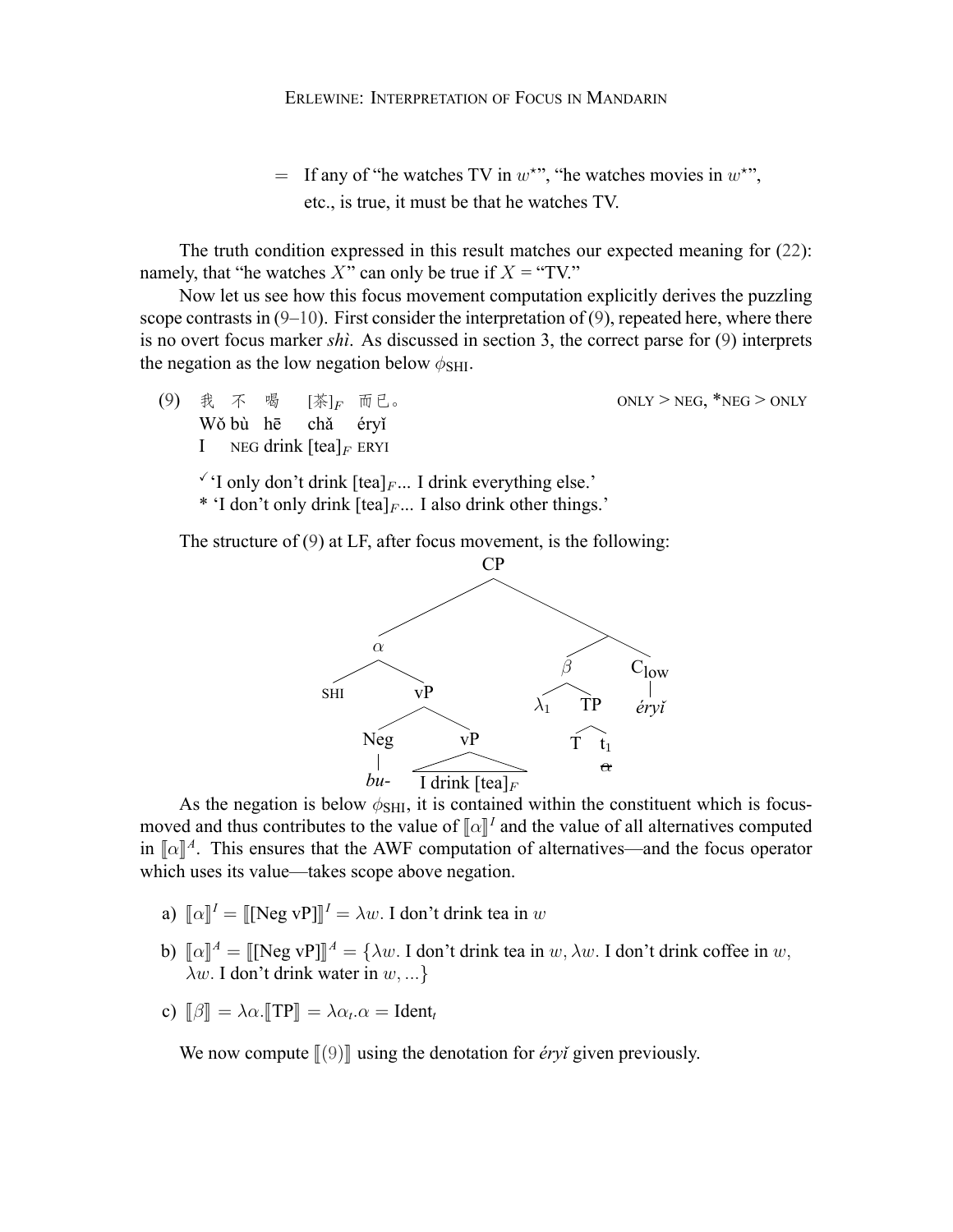d) 
$$
[[9]] = 1 \iff [[\text{eryi}]]^{w^*}(\beta)(\alpha), \text{ where } w^* \text{ denotes the evaluation world.}
$$
  
\n
$$
= (\lambda P_{\langle t, t \rangle} \lambda Q_t.P(\forall \phi \in [[Q]]^A.\phi(w^*) \rightarrow \phi = [[Q]]^I)) (\text{Ident}_t)(\alpha)
$$
  
\n
$$
= (\lambda Q_t.\forall \phi \in [[Q]]^A.\phi(w^*) \rightarrow \phi = [[Q]]^I)(\alpha)
$$
  
\n
$$
= \forall \phi \in [[\alpha]]^A.\phi(w^*) \rightarrow \phi = [[\alpha]]^I
$$
  
\n
$$
= \forall \phi \in {\lambda w. I \text{ don't drink tea in } w, \lambda w. I \text{ don't drink coffee in } w, ...}
$$
  
\n
$$
\phi(w^*) \rightarrow \phi = (\lambda w. I \text{ don't drink tea in } w)
$$
  
\nIf any of "I don't drink tea in  $w^{**}$ ," 'I don't drink coffee in  $w^{**}$ ,"  
\netc., is true, it must be that I don't drink tea.  
\n
$$
\Rightarrow \text{ONLY} > \text{NEG}
$$

Now consider the interpretation of example([10\)](#page-5-1). Here, the overt *shì* forces the negation to be unambiguously in the higher position, above SHI:

- $*$ ONLY > NEG, NEG > ONLY Wǒ bù shì hē I 不 是 喝 NEG SHI drink tea ERYI [茶]*<sup>F</sup>* 而已。 chǎ éryǐ \* 'I only don't drink [tea]*<sup>F</sup>* ... I drink everything else.'
	- $\checkmark$  I don't only drink  $[\text{tea}]_F$ ... I also drink other things.'

As such, the negation does not figure in the interpretations of *α*.



- a)  $[\![\alpha]\!]^I = [\![\mathbf{v}\mathbf{P}]\!]^I = \lambda w$ . I drink tea in *w*
- b)  $[\![\alpha]\!]^A = [\![\mathbf{v}\mathbf{P}]\!]^A = {\lambda w}$ . I drink tea in *w*,  $\lambda w$ . I drink coffee in *w*, *λw.* I drink water in *w, ...}*

Instead, the negation is left behind in *β*, the "remainder" of the TP. This is reflected in the computation of  $\lbrack \beta \rbrack$ .  $\lbrack \beta \rbrack$ , due to the *λ*-abstraction, becomes a pure logical negation.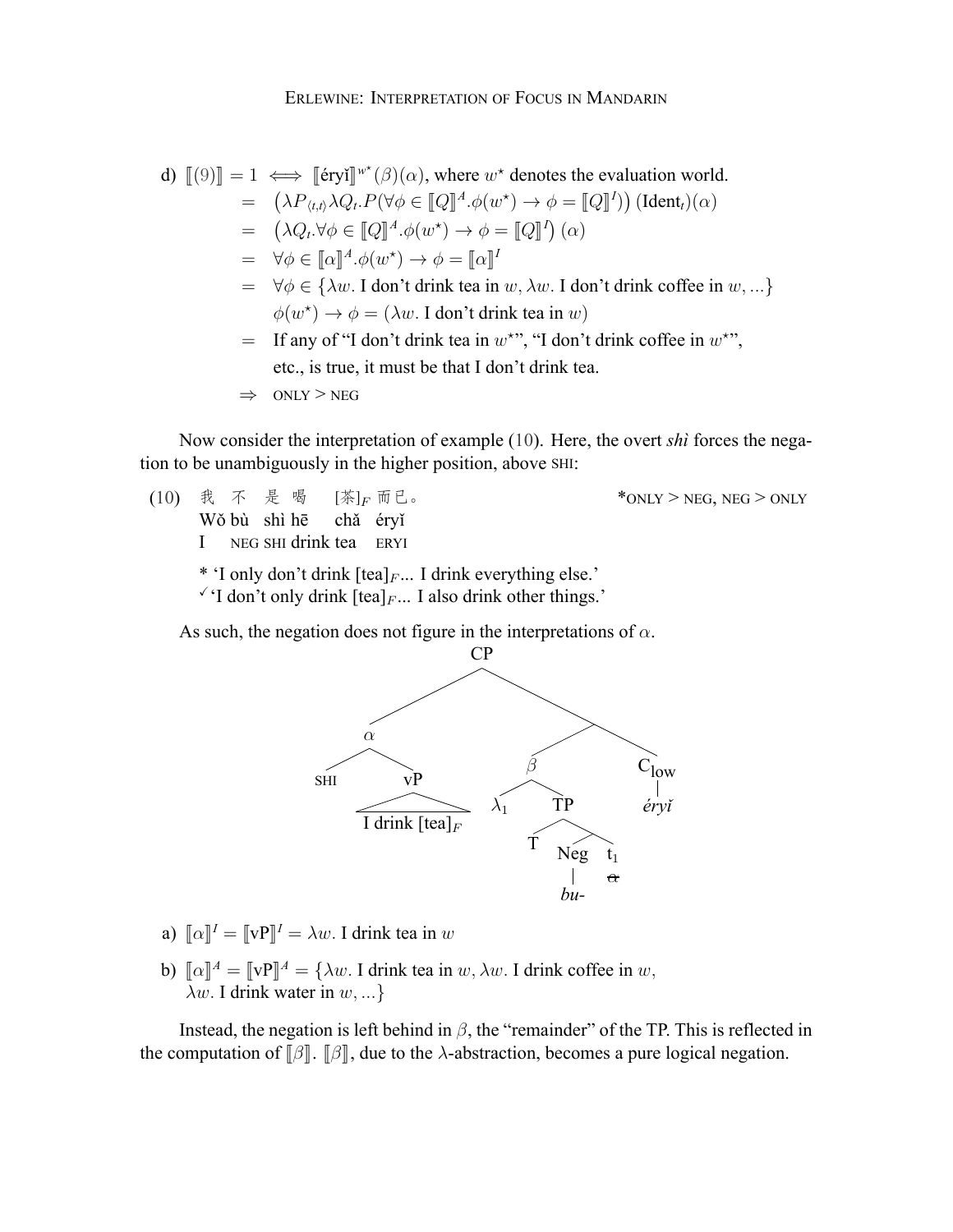c) 
$$
\boxed{\llbracket \beta \rrbracket = \lambda \alpha. \llbracket \text{TP} \rrbracket = \lambda \alpha_t. \neg \alpha}
$$

Combined with our semantics for *éryǐ*, we yield the following truth condition, which functionally reflects negation taking scope over ONLY:

d)  $[[(10)]] = 1 \iff [[\text{\'{e}ryi}]]^{w^*}(\beta)(\alpha)$  $[[(10)]] = 1 \iff [[\text{\'{e}ryi}]]^{w^*}(\beta)(\alpha)$  $[[(10)]] = 1 \iff [[\text{\'{e}ryi}]]^{w^*}(\beta)(\alpha)$ , where  $w^*$  denotes the evaluation world.

$$
= (\lambda P_{\langle t,t\rangle}\lambda Q_t.P(\forall \phi \in [\![Q]\!]^A.\phi(w^*) \to \phi = [\![Q]\!]^I)) (\lambda P_t.\neg P)(\alpha)
$$

- $= \neg ((\lambda Q_t. \forall \phi \in [Q]^A \cdot \phi(w^*) \rightarrow \phi = [Q]^I) (\alpha))$
- $= \neg (\forall \phi \in [\![\alpha]\!]^A \cdot \phi(w^*) \rightarrow \phi = [\![\alpha]\!]^I$
- = *¬* (*∀ϕ ∈ {λw.* I drink tea in *w, λw.* I drink coffee in *w, ...}*  $\phi(w^*) \to \phi = (\lambda w$ . I drink tea in *w*))
- $=$   $\neg$  (If any of "I drink tea in  $w^*$ ", "I drink coffee in  $w^*$ ", etc., is true, it must be that I drink tea.)
- $=$  It's not the case that [if any of "I drink tea in  $w^*$ ", "I drink coffee in  $w^*$ ", etc., is true, it must be that I drink tea ].
- *⇒* NEG > ONLY

Thus([10\)](#page-5-1) is interpreted as NEG > ONLY, even though the *only* word itself, *éryǐ*, is in a higher syntactic position. This focus movement approach is able to make the semantic import of SHI explicit.

### **4.3. Evidence from contrastive continuations**

One class of evidence for covert focus movement comes from "explicit contrast" constructions [\(Drubig](#page-15-7), [1994;](#page-15-7) [Krifka](#page-16-9), [2006](#page-16-9)), which I will call *contrastive continuations*:

(24) **A contrastive continuation must be at least as large as the constituent which is focus-moved**:([Krifka](#page-16-9) [2006\)](#page-16-9)

Mary didn't invite  $\left[\right]_{\text{island}}$  the man in a  $\left[\text{black}\right]_F$  suit] to the party,

- a.  $\checkmark$  but [she invited the man in a [purple]<sub>*F*</sub> suit].
- b. <sup>?</sup> but [the man in a [purple]<sub>*F*</sub> suit].<sup>9</sup>
- c.  $*$  but [in a [purple]<sub>*F*</sub> suit].
- d.  $*$  but [a [purple]<sub>*F*</sub> suit].
- e.  $*$  but [purple]<sub>*F*</sub>.

<sup>&</sup>lt;sup>9</sup>Speaker judgements seem to vary on this continuation. [Krifka](#page-16-9) [\(2006](#page-16-9)) gives it a  $\sqrt{\ }$ .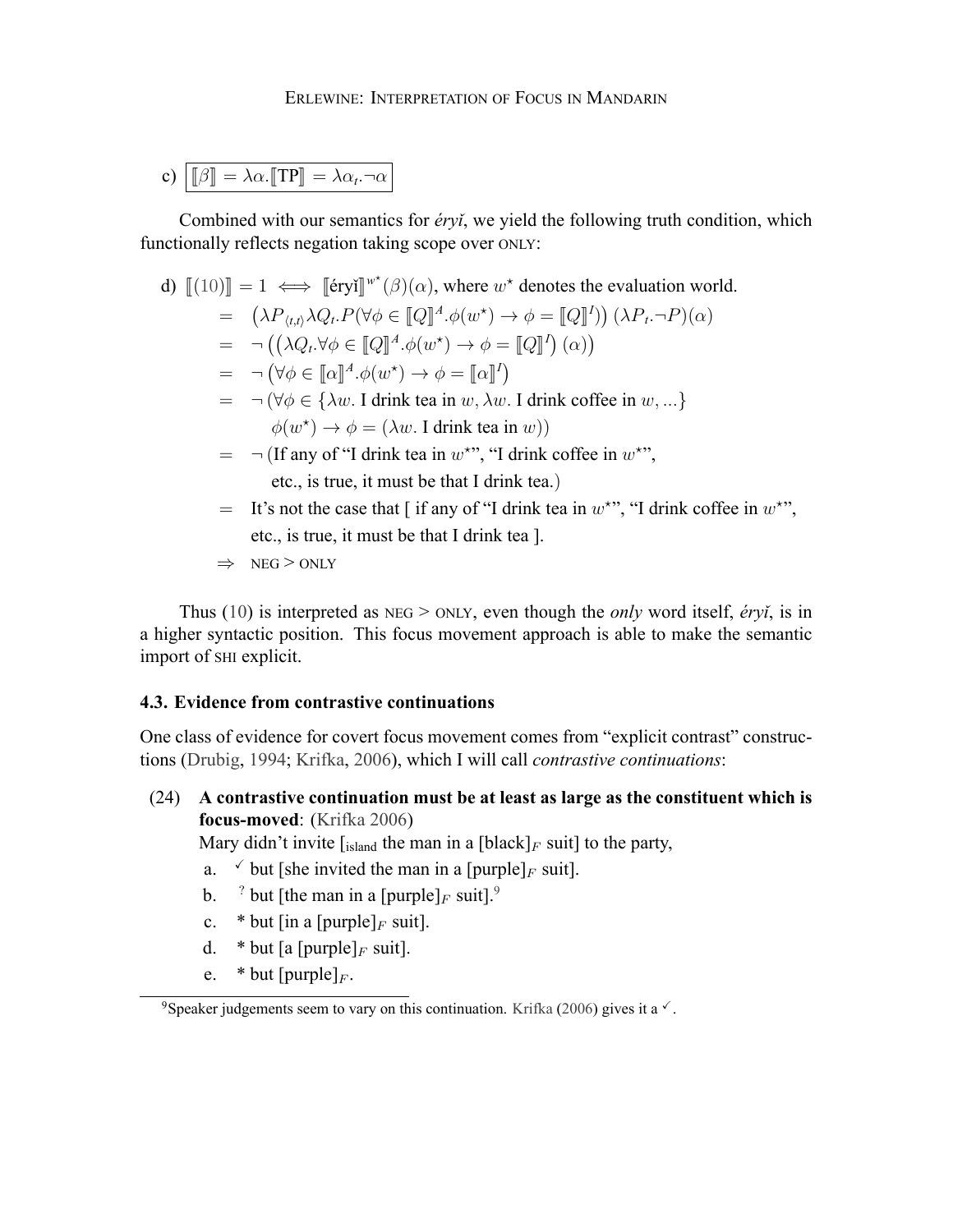The generalization is that a contrastive continuation must be at least as large as the constituent that is focus-moved in the initial sentence. In cases where the focused element in the initial sentence is within a syntactic island, the entire island will be focus-moved and so the continuation must be at least as large as that island. The prediction of these contrasts with respect to Mandarin is clear: contrastive continuations in Mandarin must be at least as large as the projection to which *shì* attaches, i.e. vP, as SHI explicitly marks the constituent that is focus-moved. We see that this is indeed the case:

(25) 他 不 是 喜歡 [豬肉]*<sup>F</sup>* , tā bú shì xǐhūan zhūròu

he NEG SHI like [pork]*<sup>F</sup>*

- a. <sup>√</sup> (可是) 他 (是) 喜歡 [牛肉]<sub>F</sub>。 kěshì tā shì xǐhūan nǐuròu (but) he (SHI) like  $[**beef**]$ <sub>*F*</sub>
- **b**. <sup>√</sup> (可是) (是) 喜歡 [牛肉]<sub>F</sub>。 kěshì shì xǐhūan nǐuròu (but) (SHI) like  $[beef]_F$
- c. \* (可是) [牛肉]*F*。 kěshì nǐuròu (but) [beef]*<sup>F</sup>*

Thus the cross-linguistic generalization on contrastive continuations, which picks out what constituents are focus-moved, picks out precisely the constituent that is marked by *shì* in Mandarin Chinese. This argument supports the approach presented in this section where the projection marked by *shì* is focus-moved at LF.

### **5. Conclusion and further questions**

In this paper, I focused on the understudied Mandarin sentence-final particle, *éryǐ*. In particular, I have established the syntactic contribution of *éryǐ* as a low C head, following the literature on Chinese SFP, and presented a novel and puzzling scope switching effect resulting from the interaction between *éryǐ*, negation, and the focus-marker *shì*.

At the heart of this discussion is my main claim: **that SHI (specifically, the sentencemedial bare** *shì* **of [Paul and Whitman](#page-16-6) ([2008\)](#page-16-6)) unambiguously marks the position of focus alternative computation**. Thus, *éryǐ* can be interpreted with scope below negation, even while being in a higher syntactic position, so long as the alternative set computation occurs within the scope of negation. In addition, I presented a focus movement analysis as a proof-of-concept for how such a computation would occur at LF, with supporting evidence from contrastive continuations.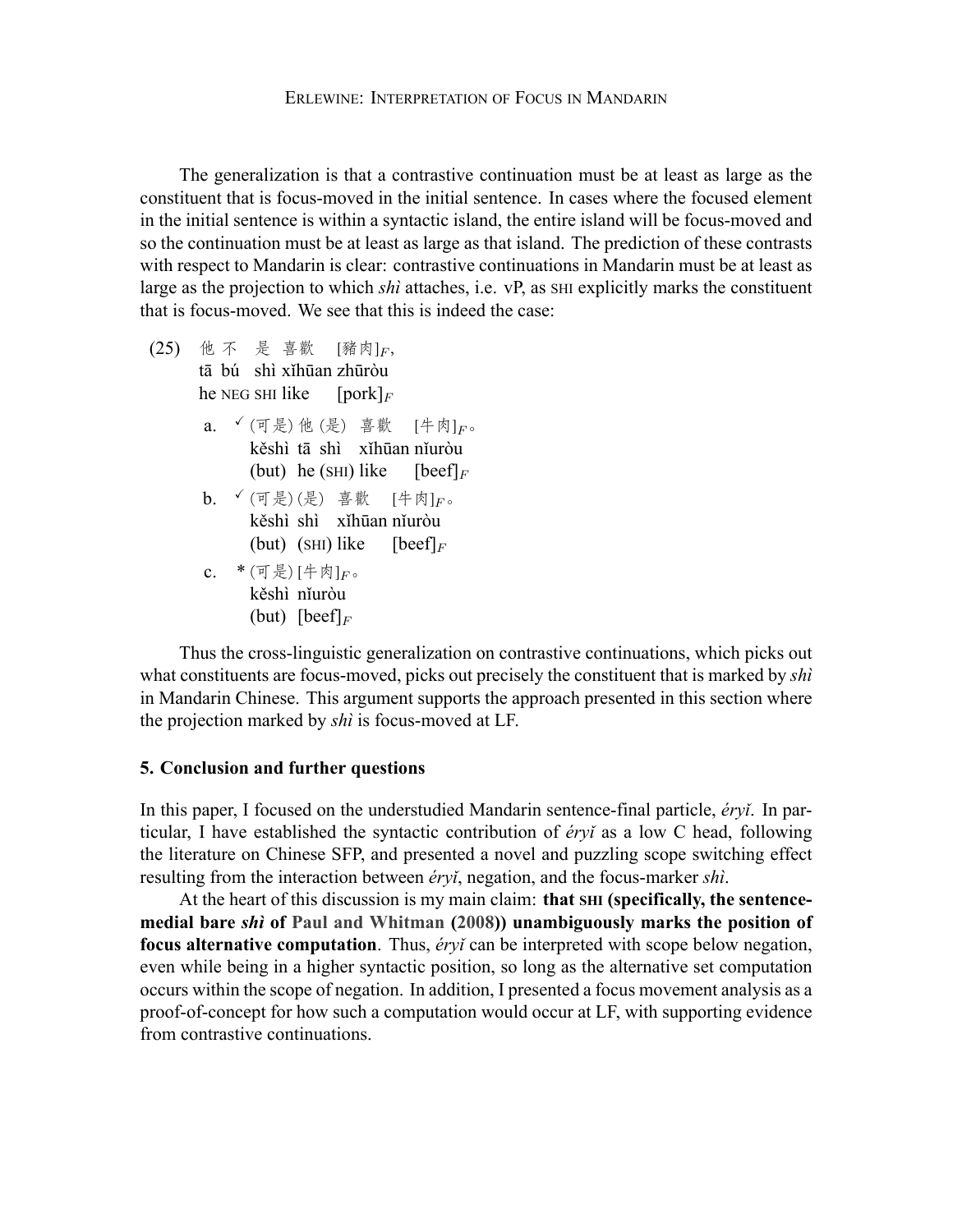The proposal laid out here is not without its questions or further directions for pursuit. Focus-moved constituents are normally theorized to be as small as possible, due to restrictions on pied-piping or by Maximize Presupposition([Wagner,](#page-16-10) [2006\)](#page-16-10). Why must the focus-moved constituent in Mandarin be precisely the projection marked by *shì*? Can this proposal for *shì* be unified with the other types of *shì*-marked focus constructions?

One way to view the data presented here is to conclude that focus-sensitive operators such as *éryǐ* do not trigger AWF themselves but instead are parasitic on the alternatives computed by a dedicated AWF marker, *shì*. Indeed, *shì* may be an overt version of [Rooth](#page-16-7)'s ([1992\)](#page-16-7) squiggle operator (*∼*) which marks the position of focus interpretation. The data and proposal laid out here point to an exciting new possibility in the cross-linguistic space of possible focus syntax-semantics: the existence of "bipartite" focus-sensitive operators, with one lexical item introducing the "logic" of the focus operator's assertion and another marking the semantic scope of the Association With Focus. Further work in both Mandarin and other languages is warranted in pursuing this new perspective on focus.

### **References**

- <span id="page-15-8"></span>Beaver, David, and Brady Clark. 2008. *Sense and sensitivity: How focus determines meaning*. Wiley-Blackwell.
- <span id="page-15-2"></span>Biberauer, Theresa, Glenda Newton, and Michelle Sheenan. 2009. Limiting synchronic and diachronic variation and change: The Final-over-Final Constraint. *Language and Linguistics* 10:701–743.
- <span id="page-15-6"></span>Chomsky, Noam. 1976. Conditions on rules of grammar. *Linguistic Analysis* 2:303–350.
- <span id="page-15-7"></span>Drubig, Hans Bernhard. 1994. Island constraints and the syntactic nature of focus and association with focus. *Arbeitspapiere des Sonderforschungsbereichs 340: Sprachtheoretische Grundlagen der Computerlinguistik* 51.
- <span id="page-15-4"></span>Ernst, Thomas. 1995. Negation in Mandarin Chinese. *Natural Language and Linguistic Theory* 13:665–707.
- <span id="page-15-0"></span>Horn, Laurence R. 1969. A presuppositional analysis of *only* and *even*. In *Proceedings of CLS 5*. Chicago Linguistics Society.
- <span id="page-15-3"></span>Huang, Cheng-Teh James. 1988a. On 'be' and 'have' in Chinese [說「是」和「有」]. *The Bulletin of the Institute of History and Philology, Academica Sinica* LIX:43–64.
- <span id="page-15-5"></span>Huang, Cheng-Teh James. 1988b. *Wo pao de kuai* and Chinese phrase structure. *Language* 64:274–311.

<span id="page-15-1"></span>Jackendoff, Ray. 1972. *Semantic interpretation in generative grammar*. MIT Press.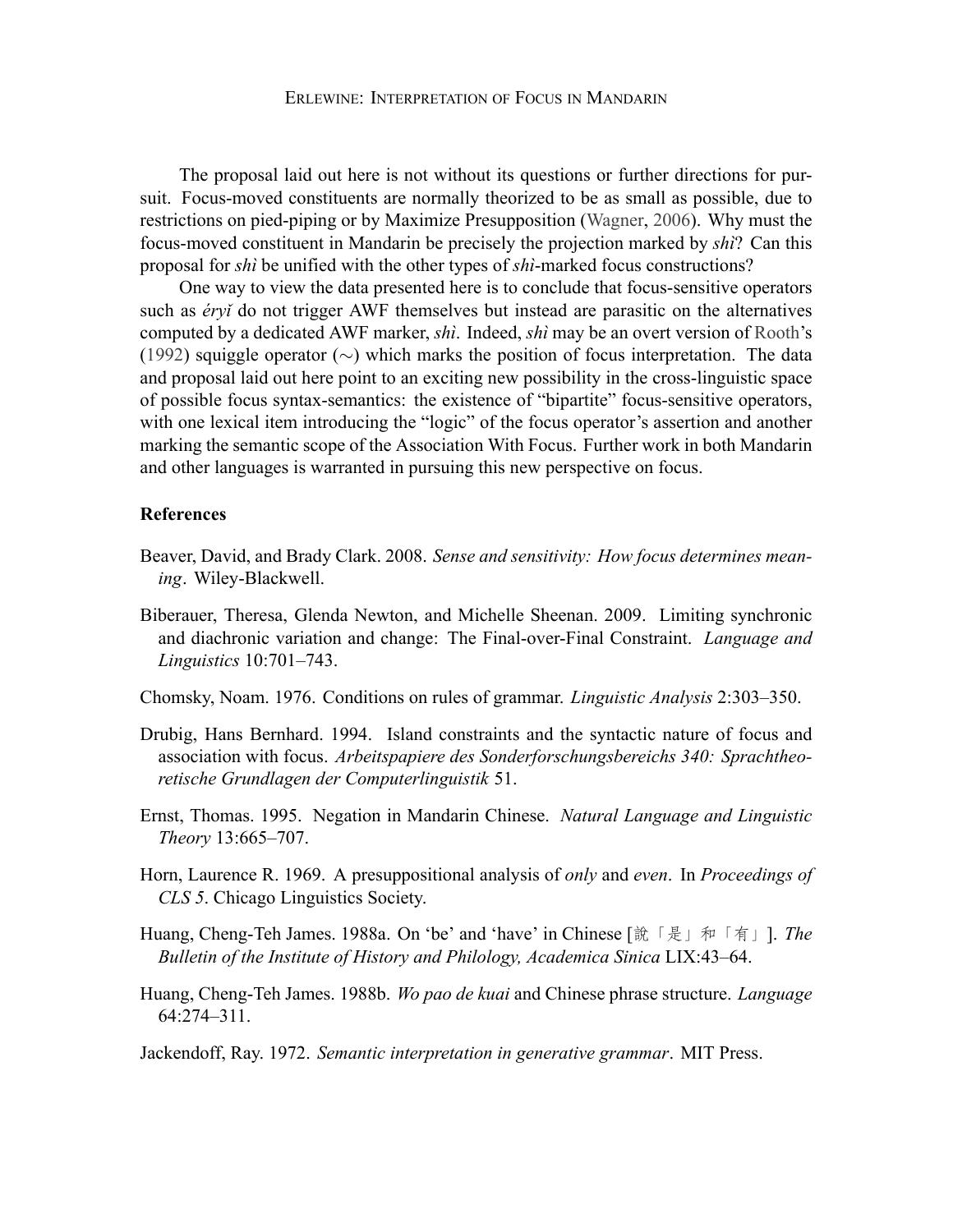- <span id="page-16-9"></span>Krifka, Manfred. 2006. Association with focus phrases. In *The architecture of focus*, 105–136. Mouton de Gruyter.
- <span id="page-16-2"></span>Paul, Waltraud. 2010. Why particles are not particular: sentence-final particles in Chinese as heads of a split CP. *Studia Linguistica* to appear.
- <span id="page-16-6"></span>Paul, Waltraud, and John Whitman. 2008. *Shi... de* focus clefts in Mandarin Chinese. *The Linguistic Review* 413–451.
- <span id="page-16-3"></span>Rizzi, Luigi. 1997. The fine structure of the left periphery. In *Elements of grammar*, ed. Liliane Haegeman. Kluwer.
- <span id="page-16-1"></span>Rooth, Mats. 1985. Association with focus. Doctoral Dissertation, University of Massachusetts, Amherst.
- <span id="page-16-7"></span>Rooth, Mats. 1992. A theory of focus interpretation. *Natural Language Semantics* 1:75–116.
- <span id="page-16-8"></span>Schaffar, Wolfram, and Lansun Chen. 2001. Yes-no questions in Mandarin and the theory of focus. *Linguistics* 837–870.
- <span id="page-16-4"></span>Soh, Hooi Ling. 2009. Speaker presupposition and Mandarin Chinese sentence-final *-le*: a unified analysis of the "change of state" and the "contrary to expectation" reading. *Natural Language & Linguistic Theory* 27:623–657.
- <span id="page-16-5"></span>Teng, Shou-Hsin. 1978. Remarks on cleft sentences in Chinese. *Journal of Chinese Linguistics* 7:101–113.
- <span id="page-16-0"></span>Tsai, Wei-tien Dylan. 2004. On the formal semantics of *zhi* and *lian* [談「只」與「連」的形式語義]. *Zhongguo Yuwen* 2:99–111.
- <span id="page-16-10"></span>Wagner, Michael. 2006. Association by movement: evidence from NPI-licensing. *Natural Language Semantics* 14.

### **Appendix. Utterance-focus** *éryǐ*

In example([1\)](#page-0-0), I noted that the utterance with both *zhǐ* and *éryǐ* is interpreted with just one semantic reflex of exclusivity—exactly the same as the alternatives with only *zhǐ* or only *éryǐ*. However, in some particular circumstances, it is possible for *zhǐ* and *éryǐ* to be interpreted as two distinct exclusiveness operators.